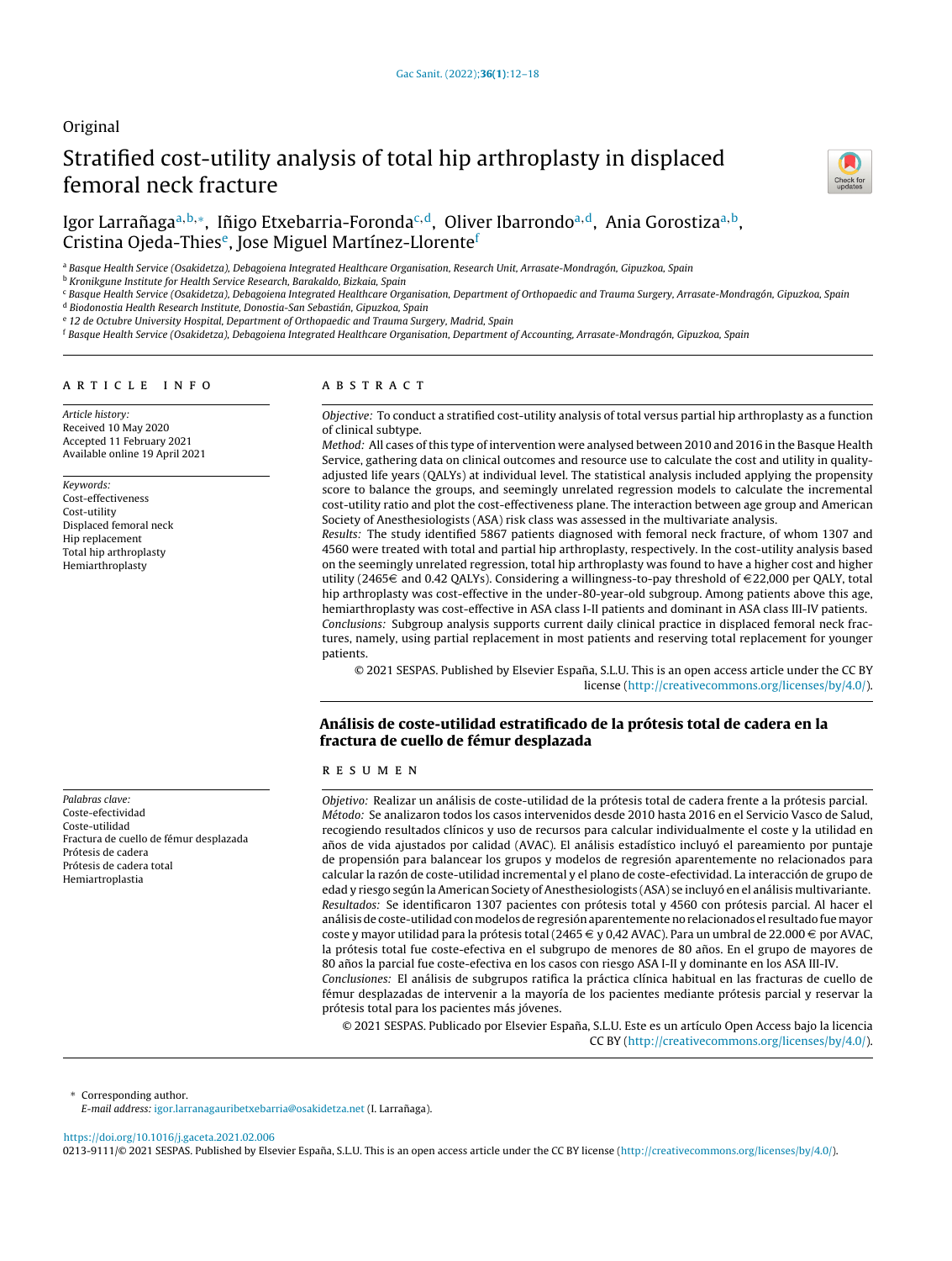## Introduction

Hip fractures are currently a public health problem, evidenced by a high and growing incidence. In Spain they increased from 26,834 in 2000 to 35,997 in 2012, with the respective impact in terms of mortality that this entails, as one in six patients dies during the first year. $1,2$  Further, those who survive experience a significant reduction in quality of life and autonomy measured by EuroQol-5D-3L (EQ-5D) and Barthel index, respectively.<sup>[2](#page-6-0)</sup> As the incidence is expected to increase in the near future due to population ageing, such a scenario will be associated with an even greater burden in terms of both, loss of health and loss of social and healthcare costs. $1,2$  In Europe, with over 610,000 cases, hip fractures accounted for more disability-adjusted life years lost than many common cancers.<sup>[3](#page-6-0)</sup> At the same time, their management entails high costs to address surgical care, medical care, and rehabilitation treatment. $4$  The social impact is also noteworthy, as denoted by the high percentage of community-dwelling patients which cannot be discharged to home.<sup>[5](#page-6-0)</sup>

Displaced femoral neck fractures usually require replacement, most commonly with partial hip replacement, also called hip hemiarthroplasty (HA), given that it is less aggressive, achieves similar results in terms of health-related quality of life and is less expensive than total hip arthroplasty (THA). $4,6$  THA tends to be indicated for younger patients who have a better quality of life and longer life expectancy, as this type of replacement is more durable and associated with greater mobility. $7$  Nonetheless, patients of advanced age with good quality of life also receive THA $<sup>4</sup>$  $<sup>4</sup>$  $<sup>4</sup>$  Questions arise</sup> regarding the indications for this type of replacement given that THA renders better health-related quality of life but with greater surgical morbidity and higher cost.<sup>[6,7](#page-6-0)</sup> Carroll et al.<sup>[8](#page-6-0)</sup> carried out a systematic review concluding that THA seems more cost-effective than HA. Nonetheless, they suggest the need for a cost-effectiveness analysis stratified as a function of various different clinical profiles.

As delivery of care should differ based on patients' characteristics, the hypothesis was that the evaluation of resources used for hip replacement and their correspondence with patients' needs would contribute to a better decision-making in the Basque Health Service. Moreover, the economic evaluation of hip replacement based on real-world data would allow to cover the gap of studies seeking to evaluate the efficiency of orthopaedic treatments using recommended methodologies. $9$  The objective of the study was to carry out a stratified cost-utility analysis as a function of the clinical subtypes of patients who underwent THA versus HA for the treatment of femoral neck fractures.

## Method

The clinical trial continues to be considered the research design providing the highest level of evidence. However, there are few economic studies of THA using individual patient data from ran-domised clinical trials and observational studies.<sup>[10,11](#page-6-0)</sup> Instead, the development of electronic health records has facilitated the creation of databases of clinical data linked to administrative data, enabling the recording of all patients' interactions with the health system and the use of resources by individual patients (at different levels: primary care, emergency department, inpatient care, home care and outpatient specialist care). $11$  Such databases allow for the analysis of large samples of cases from clinical practice as a function of surgical procedure. $9,11$  But the analysis of samples of cases from clinical practice requires the use of procedures that improve the validity of the results, particularly regarding selection bias.[12](#page-6-0)

#### Design

The cost-utility study design was observational, based on statistical analysis using regression models like those employed in clinical trials with patient-level data. $10$  The study was conducted from Spanish National Health System perspective, implying that the costs included are those associated with hospital care.

All cases of femoral neck fracture treated by HA or THA between 2010 and 2016 in the Basque Health Service were analysed. Cases were identified considering International Classification of Disease 9th edition Clinical Modification (ICD-9-CM) code 820<sup>\*\*</sup> for the diagnosis of femoral neck fracture and ICD-9-CM code 81.51 and 81.52 for THA and HA, respectively. Patients were followed up until 31 December 2018, ensuring a follow-up period of at least 2 years in all cases.<sup>[13](#page-6-0)</sup>

#### Study variables

The clinical research ethics committee of the Basque Country approved the study on 14 February 2019 (reference number PI2019010). Data were collected from the corporative database, which contains administrative and clinical records of the Basque Health Service in an anonymized form, $13$  including the variables: age, sex, socioeconomic status, hospital size, diagnoses required for calculating the Charlson comorbidity index, $14$  American Society of Anesthesiologists (ASA) class, history of antithrombotic drug use, type of anaesthesia, type of prosthesis, time to surgery in days, surgical time in minutes, hospital stay, complications up to 1 year after surgery (pulmonary thromboembolism, deep vein thrombosis, heart failure and/or pneumonia), life-long complications after surgery (loosening, luxation, fracture and/or infection of the prosthesis), date of death and place of residence. Regarding antithrombotic drugs, patients' prescription history was searched from before hospitalisation for the following Anatomical Therapeutic Chemical Classification (ATC) codes: B01AA (vitamin K antagonists), B01AB (heparin and derivatives) and B01AC (platelet aggregation inhibitors). The costs of the prosthesis, 1 minute of operating room time for the trauma unit, the hospital stay, and complications by diagnosis-related group point were obtained from the accounting system of the Basque Health Service in euros for 2018. To estimate utility, data from the scientific literature<sup>[15](#page-6-0)</sup> was used, based on the generic questionnaire EQ-5D. $16$  Quality-adjusted life years (QALYs) were then obtained for each patient by multiplying the years of life by the utility score for the period.<sup>[17](#page-6-0)</sup> For patients who died during the follow-up, the date of death determined the duration of follow-up, and they were assigned a utility score of 0 at that point.[10](#page-6-0) Data on unit costs and quality of life are shown in Table I of the online [Appendix.](#page-6-0)

#### Cost-effectiveness

The efficiency of THA compared to HA was assessed by calculating the incremental cost-utility ratio (ICUR), that is, the incremental cost in euros divided by the incremental effectiveness measured in QALYs.<sup>[13,17](#page-6-0)</sup> Given that studies in the literature have not found clinical differences between THA and HA, $<sup>6</sup>$  $<sup>6</sup>$  $<sup>6</sup>$  the same utilities were</sup> used for both cases and obtained from a previous Spanish study.<sup>[15](#page-6-0)</sup> Individual treatment costs for each patient were calculated by adding the costs of the resources used, namely, the costs of the prosthesis, the operating room, hospitalisation, and 1-year and life-long complications. For each resource, costs were calculated by multiplying the rate of use by the unit cost, and unit costs were provided by the Basque Health Service accounting department. Given that in the scientific literature, HA is associated with less operating room time and a shorter hospital ward stay, the costs of hospitalisation for surgery were broken down into operating room costs and costs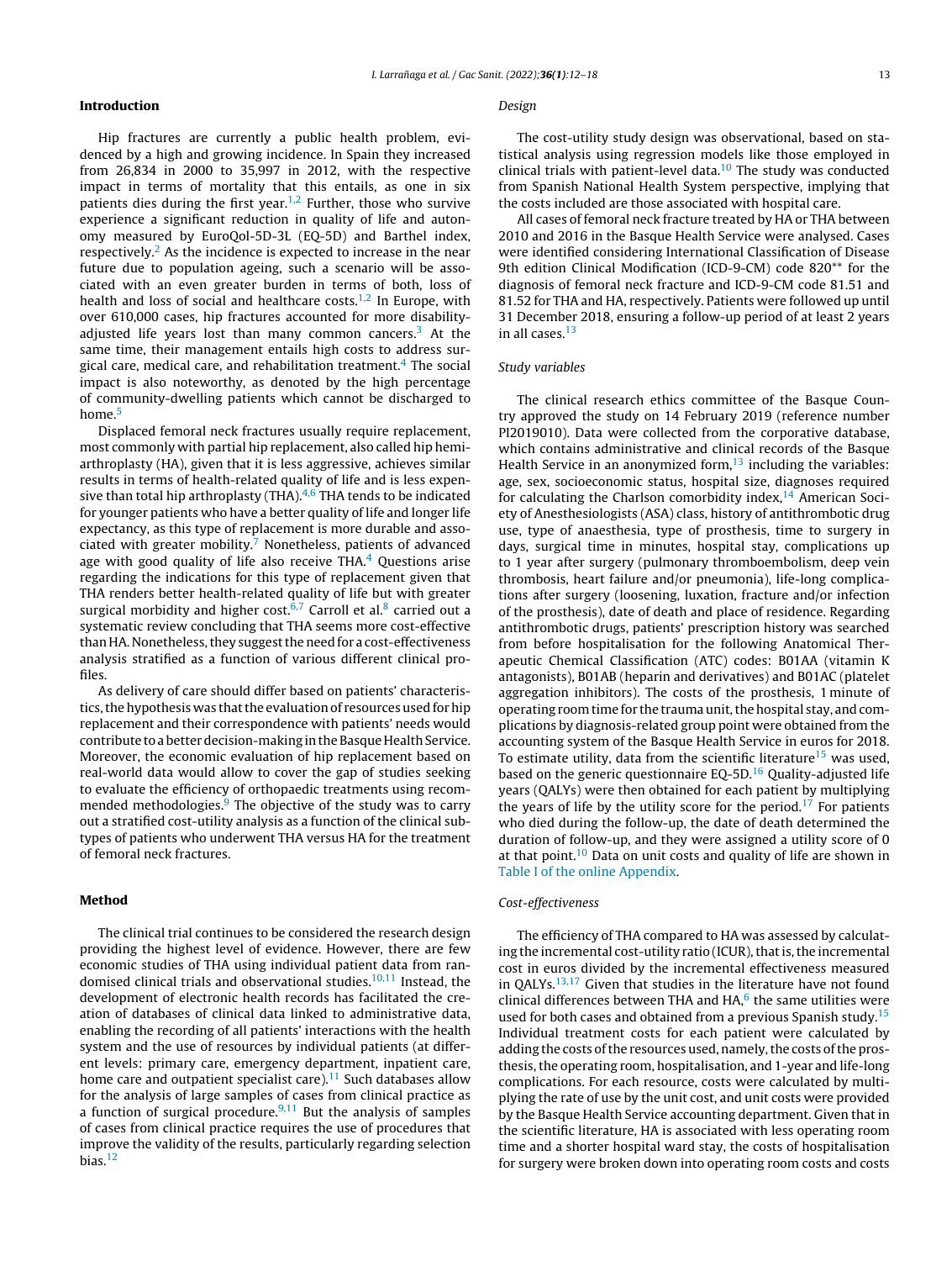associated with hospital ward stay.<sup>[18](#page-6-0)</sup> The costs of complications during this hospitalisation were assigned based on the extent of any increase in the surgical time and/or hospital ward stay.

## Statistical analysis

The statistical analysis was carried out using R (version 3.3.2) and Stata (version 13) statistical programmes. A variant of the propensity score based on the genetic matching algorithm was applied to balance the populations such that the characteristics of the two groups did not differ significantly at baseline.<sup>[19](#page-6-0)</sup> This technique involves selecting individuals from each of the groups with the same characteristics as a function of the chosen variables with the goal of comparing homogenous groups and thereby reducing selection bias.<sup>[20](#page-6-0)</sup> The following variables were balanced at baseline: age, sex, socioeconomic status and ASA class. A cost-utility analysis was carried out before and after applying the propensity score, taking into account the effect of ASA class and age.

Once the sample groups had been balanced, a combined multivariate analysis for total cost and QALYs was carried out using seemingly unrelated regression (SUR) models.<sup>[10](#page-6-0)</sup> The following variables were used as covariates: procedure, sex, age, socioeconomic status, hospital size, history of antithrombotic drug use, type of anaesthesia, Charlson index, ASA class and time to surgery. Initially, a model was built without interactions, and the ICUR was calculated as the ratio of the coefficients of the procedure variables in the cost and effectiveness regressions (incremental cost as the numera-tor and incremental effectiveness as the denominator).<sup>[10](#page-6-0)</sup> This ICUR describes the additional costs for each additional QALY adjusted for the factors included in the cost and effectiveness models of the intervention. Subsequently, a subgroup analysis was carried out combining ASA class with age. Further, the SUR analysis assessed the uncertainty in the ICUR using the cost-effectiveness plane and the confidence ellipse, as it includes the correlation between the parameters of the two regressions (costs and QALYs) in the analysis using the variance-covariance matrix. $2<sup>1</sup>$  The cost-effectiveness plane is a scatter plot in which the vertical axis represents the incremental costs and the horizontal axis the incremental effectiveness. In this plane, the ICUR is the slope of a line that joins any point to the origin.[17](#page-6-0) The results of the regressions draw an ellipse of points in the plane establishing the confidence intervals. When the ellipse crosses the axes, it means that the differences are not statistically significant, as the confidence interval includes zero for the incremental cost or effectiveness.

## Results

The study identified 5867 patients diagnosed with femoral neck fractures, of whom 1307 and 4560 were treated with THA and HA, respectively. As shown in [Table](#page-3-0) 1, the mean age of patients treated was 75.41 years for THA and 84.79 years for HA. Notably, 49% of patients below 80 years of age underwent THA and 51% HA. In contrast, only 12% of those ≥80 years old underwent THA. The univariate analysis did not show significant differences by sex or socioeconomic status between the two groups. Instead, significant differences were detected in ASA class, Charlson index, and age, the HA group patients having a higher Charlson index (mean 2.59 vs 1.97), as well as higher ASA class and age than those in the THA group. There were also significant differences in mortality, the rate being higher in the HA group (66.7% vs 35.8% in the THA group), despite the longer follow-up of patients who underwent THA (4.12 years vs 3.02 years in the HA group).

During follow-up, the percentage of patients with any type of complication during the first year after surgery was lower in the THA group than in the HA group, while the percentage of patients



Figure 1.

with some long-life complication was higher. [Table](#page-3-0) 2 indicates that the costs were significantly higher for patients who underwent THA than for those who underwent HA.

[Table](#page-4-0) 3 shows the cost-utility analysis carried out before and after genetic matching. In both cases, THA is more costly and more effective than HA, with incremental differences after balancing the groups of  $\in$  1825 and 0.55 QALYs. In the analysis by ASA class and age subgroups, the same results for ASA class I and II patients were found. In contrast, HA was dominant for patients aged  $\geq 80$  years old and classified as ASA class III or IV.

[Table](#page-4-0) 4 summarises the results of the multivariate SUR model for the incremental cost and effectiveness without any type of interaction. These results are in line with those of the univariate analysis, indicating that THA was more costly and more effective than HA, with an incremental cost of  $E$ 2465 and an incremental effectiveness of 0.42 QALYs. The analysis of the subgroups derived from the interaction between ASA class and age in the SUR model [\(Table](#page-4-0) 5 and Fig. 1) revealed that THA was not cost effective in ASA class III-IV patients aged  $\geq$  80 years old. It should be noted that [Tables](#page-4-0) 4 and 5 show the results of the SUR models in a summarised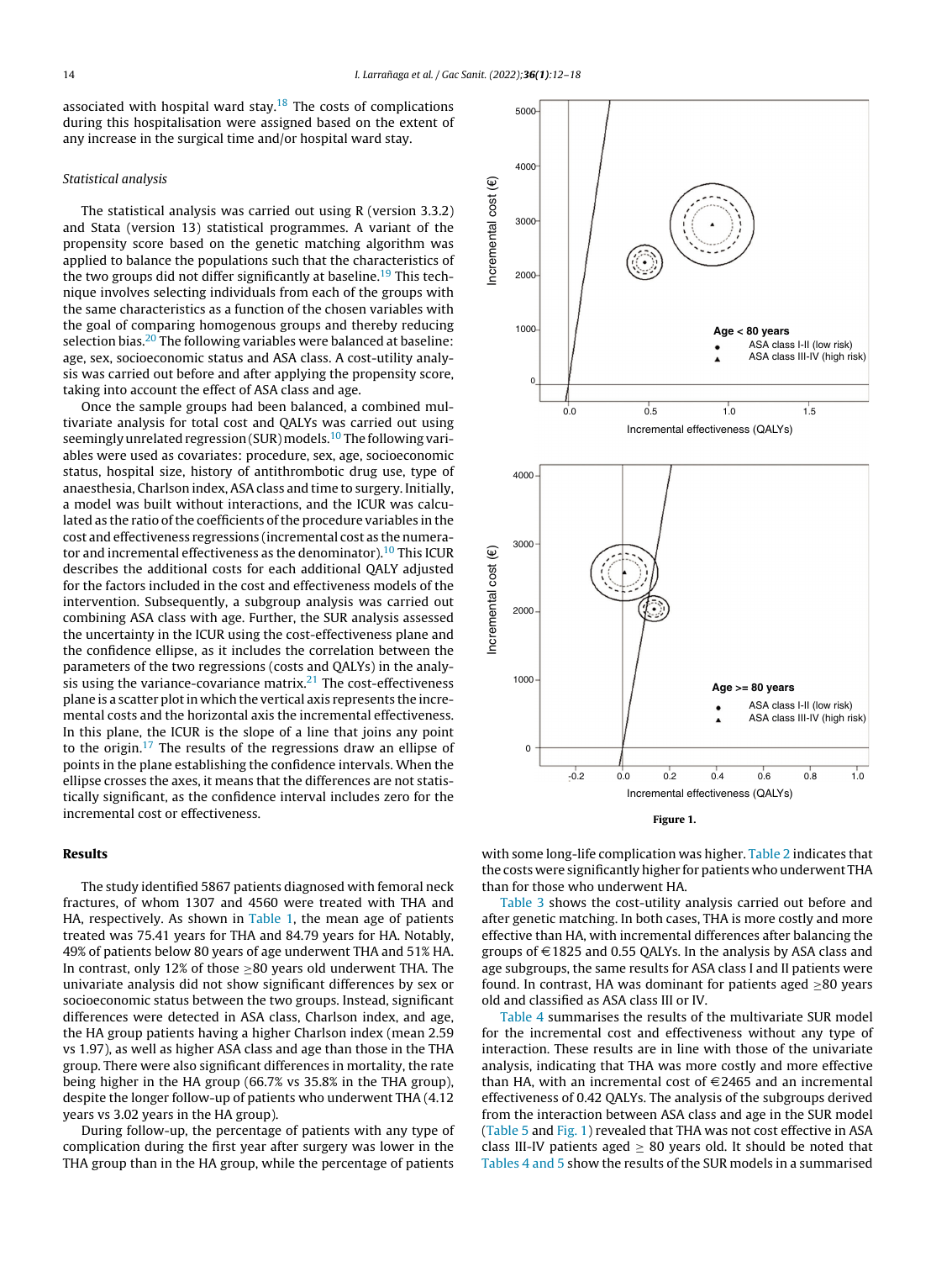#### <span id="page-3-0"></span>Table 1

Univariate statistical analysis of the baseline characteristics of patients with total and partial hip replacement surgery.

|                                      |                          | Total        |       | Total hip arthroplasty |       | Hemiarthroplasty |       | p <sup>a</sup> |
|--------------------------------------|--------------------------|--------------|-------|------------------------|-------|------------------|-------|----------------|
|                                      |                          | ${\bf N}$    | $\%$  | N                      | $\%$  | $\mathbf N$      | $\%$  |                |
| Patients                             |                          | 5,867        |       | 1,307                  |       | 4,560            |       |                |
| Age (years)                          | Mean(SD)                 | 82.70 (8.97) |       | 75.41 (11.19)          |       | 84.79 (6.94)     |       | 0.000          |
|                                      | <80 years                | 1,618        | 27.6% | 798                    | 61.1% | 820              | 18.0% | 0.000          |
|                                      | $\geq$ 80 years          | 4,249        | 72.4% | 509                    | 38.9% | 3,740            | 82.0% |                |
| <b>Sex</b>                           | Female                   | 4,340        | 74.0% | 947                    | 72.5% | 3,393            | 74.4% | 0.163          |
|                                      | Male                     | 1,527        | 26.0% | 360                    | 27.5% | 1,167            | 25.6% |                |
| Socioeconomic status                 | Low-intermediate (1-3)   | 3,643        | 62.1% | 796                    | 60.9% | 2,847            | 62.4% | 0.316          |
| (deprivation index)                  | High $(4-5)$             | 2,224        | 37.9% | 511                    | 39.1% | 1,713            | 37.6% |                |
| Hospital type                        | Small (<200 beds)        | 1,190        | 20.3% | 413                    | 31.6% | 777              | 17.0% | 0.000          |
|                                      | Large ( $\geq$ 200 beds) | 4,677        | 79.7% | 894                    | 68.4% | 3,783            | 83.0% |                |
| Anticoagulant/                       | N <sub>o</sub>           | 3,890        | 66.3% | 982                    | 75.1% | 2,908            | 63.8% | 0.000          |
| antiplatelet drugs                   | Yes                      | 1,977        | 33.7% | 325                    | 24.9% | 1,652            | 36.2% |                |
| Type of anaesthesia                  | Local or regional        | 4,955        | 84.5% | 1,073                  | 82.1% | 3,882            | 85.1% | 0.008          |
|                                      | General                  | 912          | 15.5% | 234                    | 17.9% | 678              | 14.9% |                |
| ASA class                            | $I-II$                   | 3.094        | 52.7% | 798                    | 61.1% | 2,296            | 50.4% | 0.000          |
|                                      | $III$ - $IV$             | 2,773        | 47.3% | 509                    | 38.9% | 2,264            | 49.6% |                |
| Age-ASA class groups                 | Age: < 80, ASA: I-II     | 956          | 16.3% | 526                    | 40.2% | 430              | 9.4%  | 0.000          |
|                                      | Age: < 80, ASA: III- IV  | 662          | 11.3% | 272                    | 20.8% | 390              | 8.6%  |                |
|                                      | Age: >80, ASA: I-II      | 2,138        | 36.4% | 272                    | 20.8% | 1,866            | 40.9% |                |
|                                      | Age: >80, ASA: III- IV   | 2,111        | 36.0% | 237                    | 18.1% | 1,874            | 41.1% |                |
| Charlson index                       | Mean (SD)                | 2.45(2.44)   |       | 1.97(2.36)             |       | 2.59(2.44)       |       | 0.000          |
|                                      | No comorbidities         | 2,565        | 43.7% | 729                    | 55.8% | 1,836            | 40.3% | 0.000          |
|                                      | With comorbidities       | 3,302        | 56.3% | 578                    | 44.2% | 2,724            | 59.7% |                |
| 1-year complications <sup>b</sup>    | N <sub>o</sub>           | 5,574        | 95.0% | 1,274                  | 97.5% | 4,300            | 94.3% | 0.000          |
|                                      | Yes                      | 293          | 5.0%  | 33                     | 2.5%  | 260              | 5.7%  |                |
| Life-long complications <sup>c</sup> | N <sub>o</sub>           | 5,683        | 96.9% | 1,237                  | 94.6% | 4,446            | 97.5% | 0.000          |
|                                      | Yes                      | 184          | 3.1%  | 70                     | 5.4%  | 114              | 2.5%  |                |
| Institutionalised                    | N <sub>o</sub>           | 4,695        | 80.0% | 1,135                  | 86.8% | 3,560            | 78.1% | 0.000          |
|                                      | Yes                      | 1,172        | 20.0% | 172                    | 13.2% | 1,000            | 21.9% |                |
| Death at final follow-up             | No                       | 2,358        | 40.2% | 839                    | 64.2% | 1,519            | 33.3% | 0.000          |
|                                      | Yes                      | 3,509        | 59.8% | 468                    | 35.8% | 3,041            | 66.7% |                |
| Time to surgery (days)               | Mean (SD)                | 2.82(2.77)   |       | 2.71(2.96)             |       | 2.85(2.72)       |       | 0.120          |
| Follow-up (years)                    | Mean(SD)                 | 3.26(2.34)   |       | 4.10(2.35)             |       | 3.02(2.28)       |       | 0.000          |
| <b>OALYs</b>                         | Mean(SD)                 | 2.38(2.33)   |       | 2.99(1.72)             |       | 2.20(1.66)       |       | 0.000          |

ASA: American Society of Anesthesiologists; QALYs: quality-adjusted life years; SD: standard deviation.

<sup>a</sup> Fisher's exact test was used for categorical variables and Student's t test for continuous variable.

 $<sup>b</sup>$  Pulmonary thromboembolism, deep vein thrombosis, heart failure and/or pneumonia.</sup>

<sup>c</sup> Loosening, luxation, fracture and/or infection of the prosthesis.

way. Nevertheless, the complete SUR models results are available in Tables II-IV of the online [Appendix.](#page-6-0)

## Discussion

The main contribution of this economic assessment is to provide evidence that it is more efficient to perform HA in most patients with displaced femoral neck fracture and reserve THA for the youngest patients and those classified as low risk.[22](#page-6-0) This analysis has been possible thanks to the disaggregation of cost-effectiveness by subgroups as a function of age and ASA class. To restrict the economic assessment to the entire sample would have led to a misleading result, since it would not have addressed the clinical heterogeneity of patients. Further, the importance of adjusting the results is even more evident if the high cost of the surgical procedures studied is considered and that the already elevated incidence of femoral fractures is expected to grow in the future due to population ageing. $23$  It is also noteworthy that this is the first costutility analysis using individual clinical information extracted from corporate databases (real-world data) in Spain. $11$ 

The unstratified results indicated that THA was more expensive and associated with more QALYs than HA and that the ICUR was lower than the  $\in$  22,000 per QALY willingness-to-pay threshold or cut-off value.<sup>[24](#page-6-0)</sup> Although the incremental cost and effectiveness were lower once the groups were balanced, the ICUR remained practically stable, only changing from  $\in$  2912 per QALY to  $\in$  3310 per QALY. When the SUR model was used to adjust the incremental cost-effectiveness as a function of the different variables, the results were similar, THA being more expensive and more effective than HA, with an ICUR of  $\in$  5869 per QALY. On the other hand, when the interaction between ASA class and age was included, this conclusion only held for the subgroups of patients under 80

#### Table 2

Univariate statistical analysis of the cost for patients undergoing total and partial hip arthroplasty using the unit costs from 2018 in euros.

|                         | Total  | Total hip arthroplasty | Hemiarthroplasty |       |
|-------------------------|--------|------------------------|------------------|-------|
| Patients                | 5,867  | 1,307                  | 4,560            |       |
| Costs of implant        | 1,218  | 2,509                  | 848              | 0.000 |
| Costs of operating room | 2,940  | 3,202                  | 2,865            | 0.000 |
| Costs of hospital stay  | 7,279  | 7,462                  | 7,227            | 0.180 |
| Costs of complications  | 443    | 531                    | 418              | 0.927 |
| Total costs             | 11.880 | 13.704                 | 11,357           | 0.000 |

<sup>a</sup> Calculated using the Mann-Whitney U test.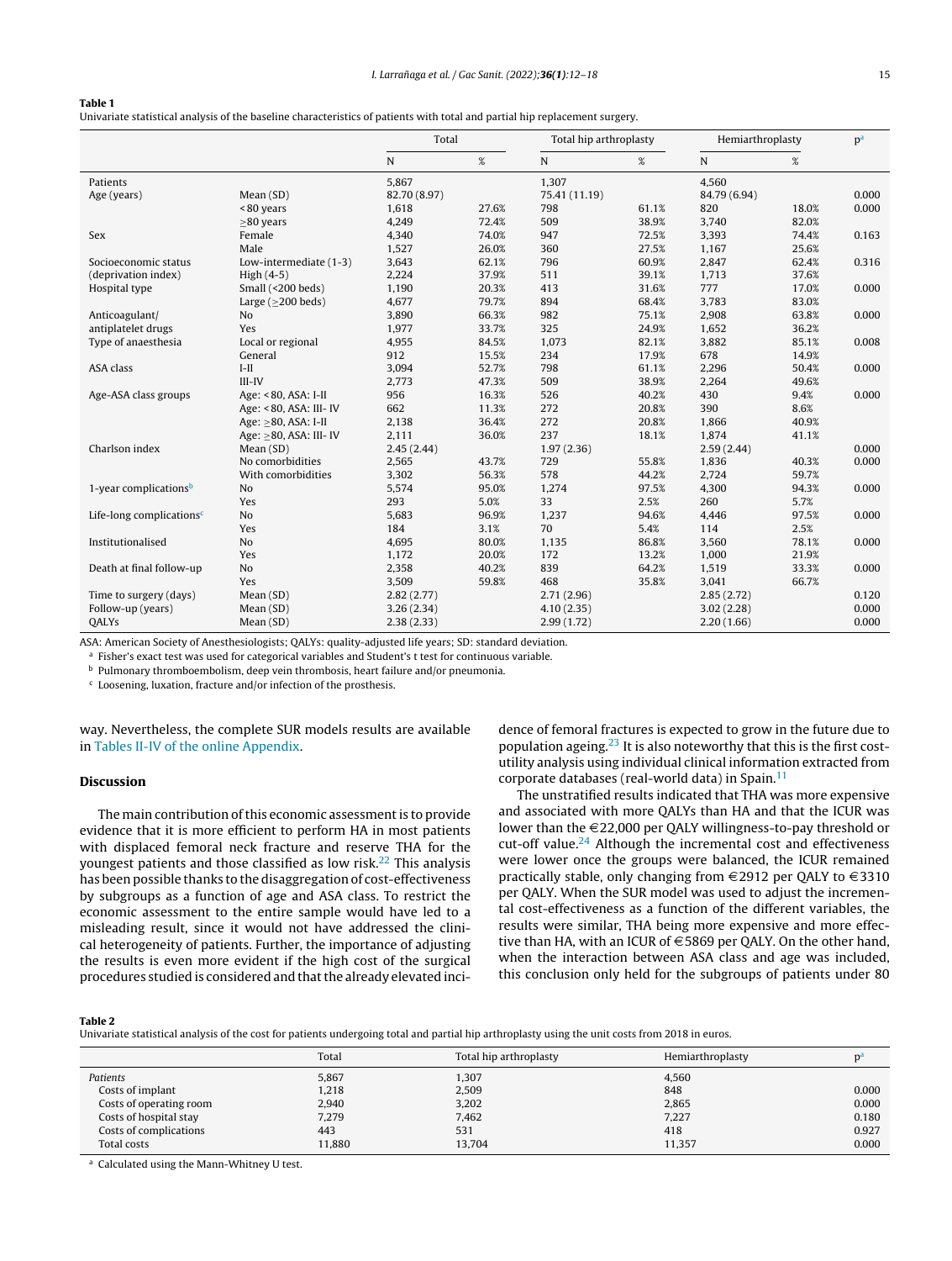## <span id="page-4-0"></span>Table 3

Cost-utility analysis of total vs partial hip arthroplasty surgery before and after genetic matching.

| Before genetic matching |                        | Total hip arthroplasty |             | Hemiarthroplasty |       | $\Delta$ Cost<br><b>ICUR</b><br>$\triangle$ OALYs |             |
|-------------------------|------------------------|------------------------|-------------|------------------|-------|---------------------------------------------------|-------------|
|                         | Cost (mean)            | QALYs (mean)           | Cost (mean) | QALYs (mean)     |       |                                                   |             |
| Total                   | 13,704                 | 3.01                   | 11,357      | 2.20             | 2,346 | 0.81                                              | 2,912       |
| Age < 80 years          |                        |                        |             |                  |       |                                                   |             |
| ASA class I-II          | 13,327                 | 3.56                   | 12,436      | 2.91             | 891   | 0.65                                              | 1,361       |
| ASA class III-IV        | 15,241                 | 3.20                   | 11,907      | 2.35             | 3,334 | 0.85                                              | 3,902       |
| Age $\geq$ 80 years     |                        |                        |             |                  |       |                                                   |             |
| ASA class I-II          | 12,542                 | 2.62                   | 11,152      | 2.33             | 1,390 | 0.29                                              | 4,756       |
| ASA class III-IV        | 14,107                 | 1.99                   | 11,200      | 1.88             | 2,908 | 0.11                                              | 26,689      |
| After genetic matching  | Total hip arthroplasty |                        |             | Hemiarthroplasty |       | $\triangle$ QALYs                                 | <b>ICUR</b> |
|                         | Cost (mean)            | QALYs (mean)           | Cost (mean) | QALYs (mean)     |       |                                                   |             |
| Total                   | 13,704                 | 3.01                   | 11,878      | 2.46             | 1,825 | 0.55                                              | 3,310       |
| Age < 80 years          |                        |                        |             |                  |       |                                                   |             |
| ASA class I-II          | 13,327                 | 3.56                   | 12,258      | 2.84             | 1,069 | 0.72                                              | 1,483       |
| ASA class III-IV        | 15,241                 | 3.20                   | 12,577      | 2.16             | 2,665 | 1.05                                              | 2,550       |
| Age $\geq$ 80 years     |                        |                        |             |                  |       |                                                   |             |
| ASA class I-II          | 12,542                 | 2.62                   | 11,084      | 2.43             | 1,458 | 0.19                                              | 7,634       |
| ASA class III-IV        | 14,107                 | 1.99                   | 11,128      | 2.01             | 2,980 | $-0.01$                                           | Dominated   |

ASA: American Society of Anesthesiologists; ICUR: incremental cost-utility ratio; QALYs: quality-adjusted life years.

#### Table 4

Seemingly unrelated regression models for incremental cost (euros) and effectiveness (quality-adjusted life years) without any interaction.

|                                          | Cost <sup>a</sup>            | <b>OALYs<sup>a</sup></b>                   |
|------------------------------------------|------------------------------|--------------------------------------------|
| Time to surgery (days)                   | $893(879 - 907)^b$           | $-0.03$ ( $-0.03$ - $-0.02$ ) <sup>b</sup> |
| Age: $\geq 80$ years                     | $-418(-521 - -315)^{b}$      | $-0.60$ ( $-0.63 - 0.56$ ) <sup>b</sup>    |
| Sex: male                                | $243 (133 - 353)^b$          | $-0.33$ ( $-0.37 - 0.29$ ) <sup>b</sup>    |
| Socioeconomic status: low                | $62 (-38 - 161)$             | $0.10(0.06 - 0.13)^{b}$                    |
| Hospital type: $large (>200$ beds)       | $215(94 - 337)^b$            | $0.12(0.08 - 0.16)^b$                      |
| Anticoagulant/antiplatelet drug use: yes | $-240(-355 - 125)^{b}$       | $-0.56$ ( $-0.60 - 0.52$ ) <sup>b</sup>    |
| Type of anaesthesia: general             | $899(768 - 1029)^b$          | $0.12(0.08 - 0.17)^{b}$                    |
| Charlson index: with comorbidity         | $955(852 - 1058)^b$          | $-0.78$ ( $-0.81$ - $-0.74$ ) <sup>b</sup> |
| ASA class: III-IV (high risk)            | 582 (480 - 683) <sup>b</sup> | $-0.31$ (-0.35 - -0.28) <sup>b</sup>       |
| Procedure: total hip arthroplasty        | $2465(2365 - 2565)^b$        | $0.42(0.38 - 0.45)^{b}$                    |

ASA: American Society of Anesthesiologists; QALYs: quality-adjusted life years.

<sup>a</sup> Calculated using seemingly unrelated regression models.

 $b$  p  $\leq$  0.01.

years of age. In these patients, THA was cost-effective, with both the ICUR and the confidence intervals below the cut-off value and not crossing the axes of the cost-effectiveness plane. In contrast, the results in the subgroups of patients  $\geq 80$  years old are harder to interpret. THA was not cost-effective in the low risk (ASA class I-II) group, the confidence intervals being above the cut-off, and was dominated by HA in the high risk (ASA class III-IV) group. As can be observed in the cost-effectiveness plane, in this subgroup, the two surgical procedures have the same effectiveness but THA has an incremental cost of  $\in$ 2576. In economic assessments, an intervention is considered dominated when it has a lower utility for the patient at a higher cost.[17](#page-6-0)

The results of the economic evaluation fit well with the distribution of replacement type in the subsample of patients above 80 years old, only 12% of these patients undergoing THA. On the other hand, they may seem inconsistent with the distribution in under-80-year-olds, THA being the procedure of choice in 49% of cases. It is plausible that surgeon experience at the local level to carry out a more complex procedure such as THA helps to explain these differences.<sup>[8](#page-6-0)</sup> It has been reported that HA procedures are performed by a wide range of surgeons, while THA procedures in fractures tend to be carried out by fewer surgeons, with consider-able experience.<sup>8</sup> [T](#page-6-0)he results are in line with this. Specifically, when analysing the differences in the distribution of the replacement type as a function of hospital size, it was found that the procedures

#### Table 5

Effects of total hip arthroplasty in the incremental cost (euros) and effectiveness (quality-adjusted life years) calculated using seemingly unrelated regression models as a function of the interaction between age and ASA class.

|                                                             |                                                        | Costª                                                |                                                | <b>QALYs<sup>a</sup></b>                                    |
|-------------------------------------------------------------|--------------------------------------------------------|------------------------------------------------------|------------------------------------------------|-------------------------------------------------------------|
|                                                             | Age: <80 years                                         | Age: $\geq 80$ years                                 | Age: <80 years                                 | Age: $\geq 80$ years                                        |
| ASA class: I-II (low risk)<br>ASA class: III-IV (high risk) | $2,236(1,984 - 2,488)^{b}$<br>$2,925(2,257 - 3,593)^b$ | $2,045(1,895 - 2,194)^b$<br>$2,576(2,213 - 2,938)^b$ | $0.48(0.39 - 0.57)^b$<br>$0.90(0.66 - 1.13)^b$ | $0.13(0.08 - 0.19)^b$<br>$0.01$ (-0.12 - 0.13) <sup>b</sup> |

ASA: American Society of Anesthesiologists; QALYs: quality-adjusted life years.

a Calculated using seemingly unrelated regression models.

 $b$  p  $\leq$  0.01.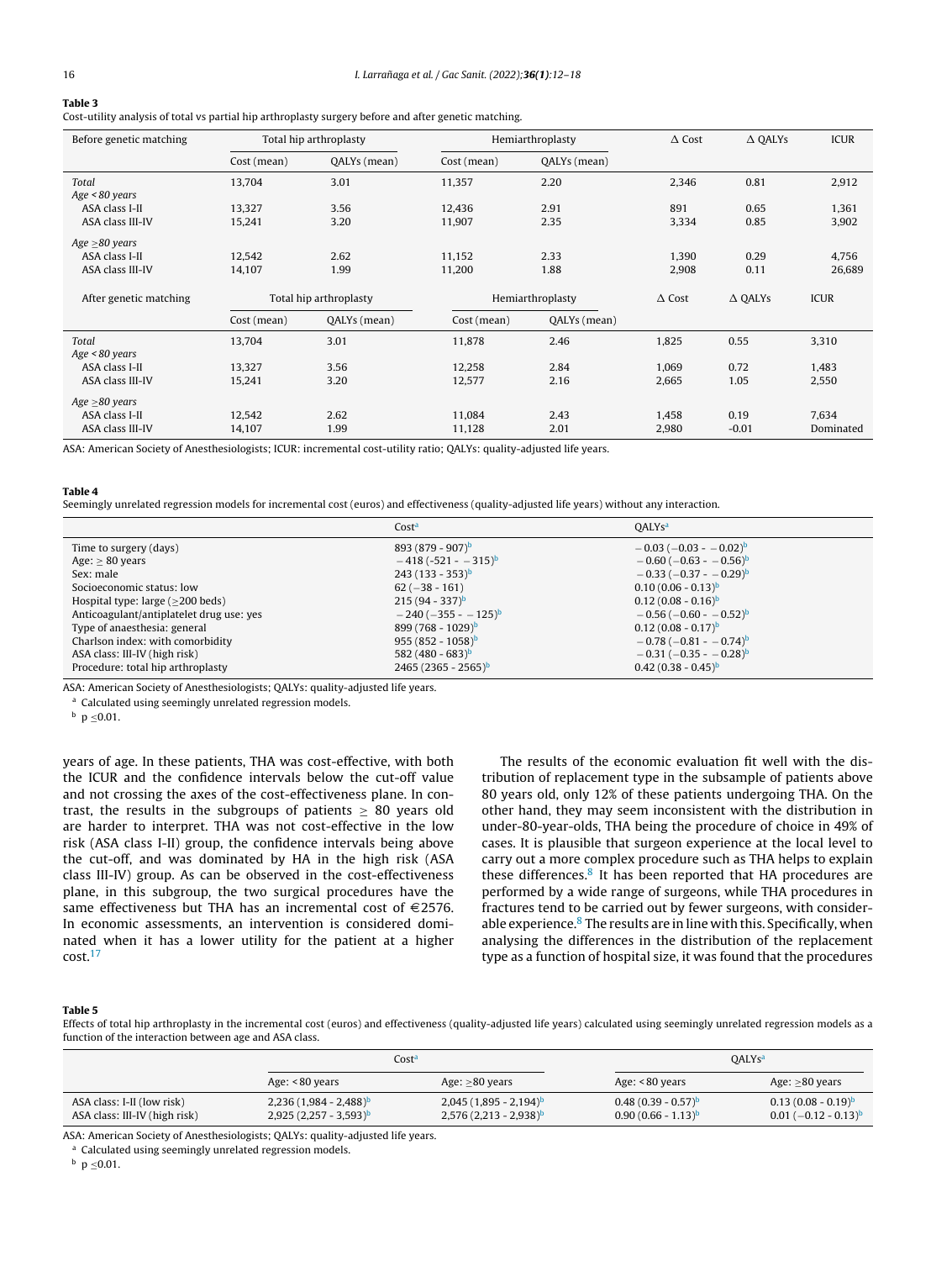corresponded to THA in 17% of cases in large hospitals and 32% of cases in small hospitals. It is likely that one of the reasons for this difference is that patients with more comorbidities are referred to large hospitals.<sup>[4](#page-6-0)</sup>

The results of studies reported in the literature are similar to ours, although they have not estimated cost-effectiveness as a function of clinical subgroup.[8,25](#page-6-0) Based on Markov models, Slover et al.[25](#page-6-0) calculated that the ICUR of THA vs HA was \$1960 per QALY in the USA. They based themselves on a previous study by Keating et al. $^{26}$  $^{26}$  $^{26}$  that indicated a better quality of life after 24 months in patients who underwent THA. The same data were used in another Markov model in the context of a systematic review to estimate an ICUR of £7952 per QALY in the United Kingdom. $8$  [O](#page-6-0)n the other hand, the improvement described by Keating et al. has not been confirmed in ot[h](#page-6-0)er studies; $6$  hence, in our study, the same utilities were assumed in both options.<sup>[15](#page-6-0)</sup> In the aforementioned studies, the great difference in utility scores is a key factor in the ICUR for THA being below the  $\in$  22,000 per QALY cut-off, and hence, this intervention being considered cost-effective.<sup>[26,27](#page-6-0)</sup> Notably, in another study that assessed the long-term functional capacity of patients who underwent one of these two surgical interventions, $28$  there were no differences in the results at 12 years after surgery. Nonetheless, this study has been criticized for the methodology used to assess the functional status of patients, the lack of assessment before surgery and the fact that less than a quarter of the patients in both groups were alive at the end of the follow-up period.<sup>[29](#page-6-0)</sup>

The observational design used in the study does not have the internal validity of clinical trials.<sup>[11](#page-6-0)</sup> Patient recruitment from databases that are representative of clinical practice can be seen as a limitation, given that the decision regarding type of surgery has been based on the judgement of different orthopaedic surgeons. On the other hand, seeking to support surgical decision making, observational studies that analyse real-world data are increasingly common, given their high external validity.<sup>[18,30](#page-6-0)</sup> The current availability of information from electronic medical records presents an ideal opportunity for measuring the real effectiveness and cost of different treatments. Nonetheless, given the non-random design of the study, the clinical characteristics of the two groups differ due to the selection bias. To overcome this, the recommendations of expert groups were followed regarding the use of real-world data in economic assessments. $11$  This approach includes propensity score analysis to ensure that the observed baseline distribution of the covariates is similar in both groups. In our case, the potential bias was addressed using a genetic matching algorithm.<sup>[19](#page-6-0)</sup> Now that the electronic health records and administrative registries facilitate access to real data from health systems, it is essential to develop and apply procedures that overcome their weaknesses and improve the validity of results obtained from their analysis.<sup>[12](#page-6-0)</sup>

The main limitation of the study is the lack of information regarding utilities at the patient level. Given that the Basque Health Service does not systematically record utility scores for patients with hip prostheses, the data concerning utilities used for the calculation of QALYs was taken from a study that measured the quality of life of patients with hip prostheses.<sup>[15](#page-6-0)</sup> The same values were used in both groups of surgical patients, given that an international randomised controlled trial did not identify any significant differ-ence in clinical improvement between THA and HA.<sup>6</sup> [In](#page-6-0) the future, the systematic recording of patient-reported outcome measures in clinical databases will allow us to standardise the use of economic assessments with data from clinical practice and enable decisions to be informed by specific data from each healthcare system.

The conclusion of this cost-utility study is that subgroup analysis supports current daily clinical practice in displaced femoral neck fractures, namely, using partial hip replacement in most patients and reserving total hip replacement for younger patients. Further, this study opens the use of real-world data for the economic evaluation of surgical procedures.

## What is known about the topic?

Displaced femoral neck fractures usually require hip replacement. Most commonly partial hip replacement or hip hemiarthroplasty is the chosen one because it is less aggressive, achieves similar health-related quality of life results and is less expensive than total hip arthroplasty. Total hip arthroplasty tends to be indicated for younger patients who have a better quality of life and longer life expectancy. Nonetheless, patients of advanced age also receive total hip arthroplasty, so questions arise regarding the indications for this type of replacement.

#### What does this study add to the literature?

The study adds to the literature a stratified cost-utility analysis of total hip arthroplasty versus hemiarthroplasty as a function of clinical subtype. It is based in real world data and conducted taking into account all the replacements done between 2010 and 2016 in the Basque Health Service for the displaced femoral neck fractures.

## What are the implications of the results?

The study has implications for the practice because it supports the current daily clinical practice in displaced femoral neck fractures. The study validates the use of partial replacement in most patients and the reservation of total replacement for younger patients.

#### Editor in charge

David Cantarero.

## Transparency declaration

The corresponding author on behalf of the other authors guarantee the accuracy, transparency and honesty of the data and information contained in the study, that no relevant information has been omitted and that all discrepancies between authors have been adequately resolved and described.

## Authorship contributions

I. Larrañaga and I. Etxebarria-Foronda conceived and designed the research. I. Etxebarria-Foronda, O. Ibarrondo and J.M. Martínez-Llorente obtained the data, and interpreted the data. I. Larrañaga, A. Gorostiza and C. Ojeda-Thies designed the methods, performed the analyses and interpreted the data. I. Larrañaga drafted the manuscript and approved the final manuscript. I. Etxebarria-Foronda critically revised the manuscript. I. Etxebarria-Foronda, O. Ibarrondo, A. Gorostiza, C. Ojeda-Thies and J.M. Martínez-Llorente revised the manuscript for important intellectual content and approved the final manuscript.

## Acknowledgements

We would like to acknowledge the help of Ideas Need Communicating Language Services in improving the use of English in the manuscript.